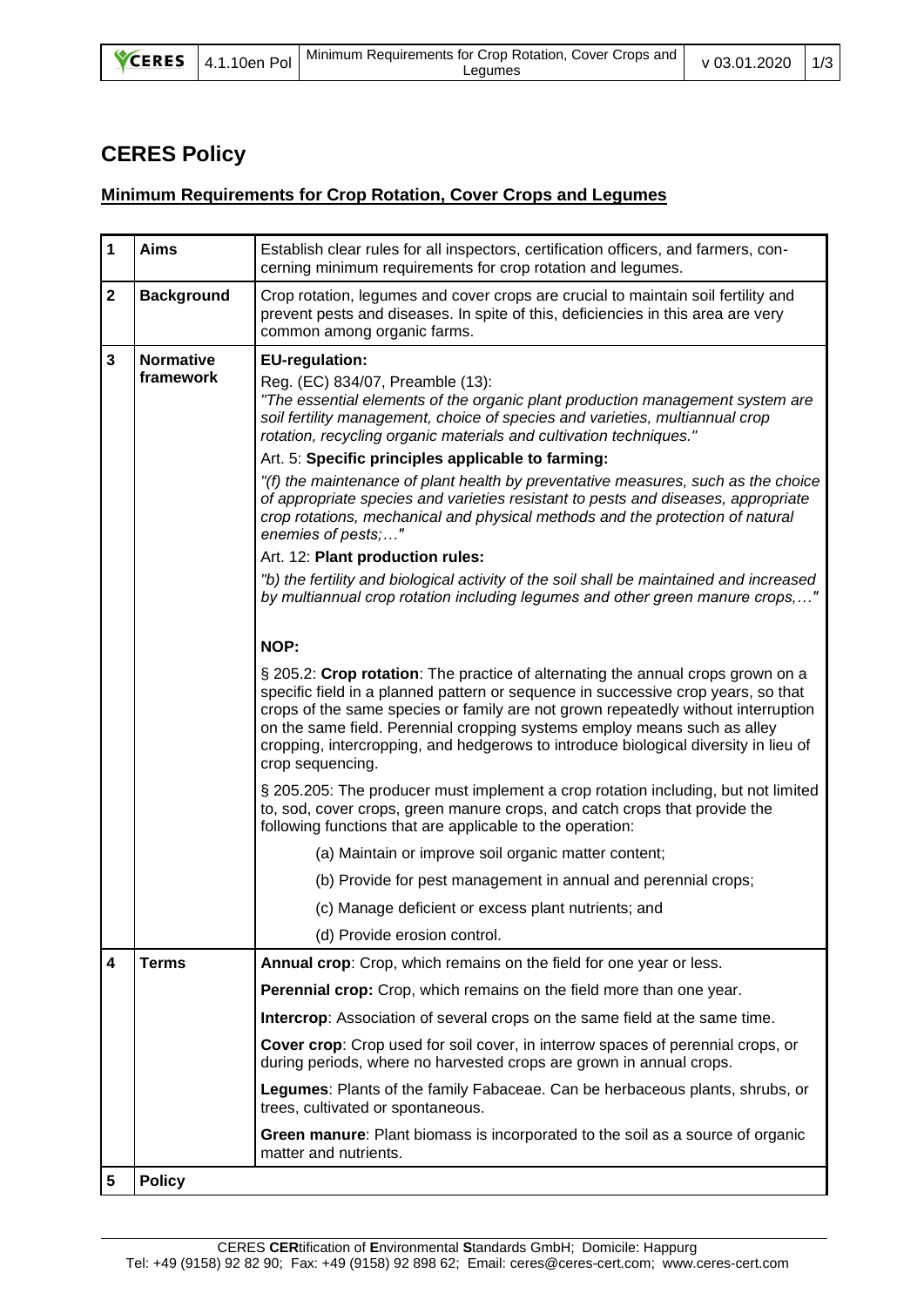|  | $\bigtriangledown$ CERES 4.1.10en Pol | Ninimum Requirements for Crop Rotation, Cover Crops and<br>∟eaumes | v 03.01.2020   2/3 |  |
|--|---------------------------------------|--------------------------------------------------------------------|--------------------|--|
|--|---------------------------------------|--------------------------------------------------------------------|--------------------|--|

The following should be seen as a general guideline. Appropriate solutions to comply with organic standards must be agreed with the operator in every given situation. **5.1 Minimum requirements for rotation of annual field crops:** • At least three different crops should be rotated, belonging to three different botanical families. In case the three different crops belong only to two different botanical families, the predominant family should not cover more than two thirds of the crop rotation. Botanical families that are particularly prone to rotation derived pests or diseases (e.g. Brassicaceae or Solanaceae) should not cover more than one third of the rotation. Among the crop rotation elements, cover or green manure crops can be counted. Spontaneous fallow vegetation can also be counted as a crop rotation element. We do not establish minimum requirements for the time-share of each crop: Some crops may remain on the field significantly longer than others may (exception: Minimum time for green manure crops or fallow periods, see below). CERES will allow special conditions for polyculture farming systems or crop rotation systems with integrated special compensation effects as the cases arises (e.g. legumes integrated as under sown crops in cereals, mixed or intercropping systems with legumes, etc.). • To avoid excessive degradation of soil organic matter, row crops with intensive manual weeding (vegetables, potatoes, etc.) should not cover more than 50% of the total crop rotation. Exception: intensive horticulture on small farms. **5.2 Minimum requirements for legumes in rotations of annual crops:** • Legumes should cover at least 25 % of total crop rotation, one third is desirable. • Since grain legumes (beans, peas, soybeans, etc.) usually leave little nitrogen on the field, or even have a negative N-balance in some cases, forage or green manure legumes should make up at least part of the total share of legumes. On farms with arable crops larger than 100 ha, the percentage of crops that contribute to building up soil organic matter (ley crops, forage or green manure legumes) should not be less than 10%. • Exceptions to these general rules can be made for small farms up to 2 ha. Soil organic matter in these cases should be conserved or increased by other means, e.g. organic manure from external sources. **5.3 Cover crops in annual rotations:** • To protect soil from erosion, increase soil organic matter, promote soil life and nitrogen fixation, prevent nutrient leaching, green manure or cover crops should be grown, whenever there is a period without crops of six weeks or more, if climatic conditions allow. **5.4 Soil cover in perennial crops:** • Wherever possible, interrow spaces should be covered by vegetation. • One exception to this rule can be made for agroforestry systems, where soil is covered through several vegetation storeys. • A second exception can be made for agroecosystems, where water is scarce, and cover crops would compete with the main crop for water. Mulches should be used as an alternative in such regions, wherever possible. **5.5 Legumes in perennial crops:** Wherever possible, legumes should be used as cover crops. Legume shrubs or trees can replace herbaceous legumes. • Low intensity crops with low yield levels, low nutrient export, and without or with very low levels of nitrogen fertilisation from external sources, can usually be considered as sustainable. Planting of legumes other than those, which grow spontaneously, is not compulsory in these situations (e.g. low input cocoa or coffee plantations, or fruit orchards in temperate climate). In crops, however, where considerable amounts of nitrogen are applied from external sources (e.g. as poultry manure), at least part of this should be replaced through significant efforts to promote biological nitrogen fixation by legumes.